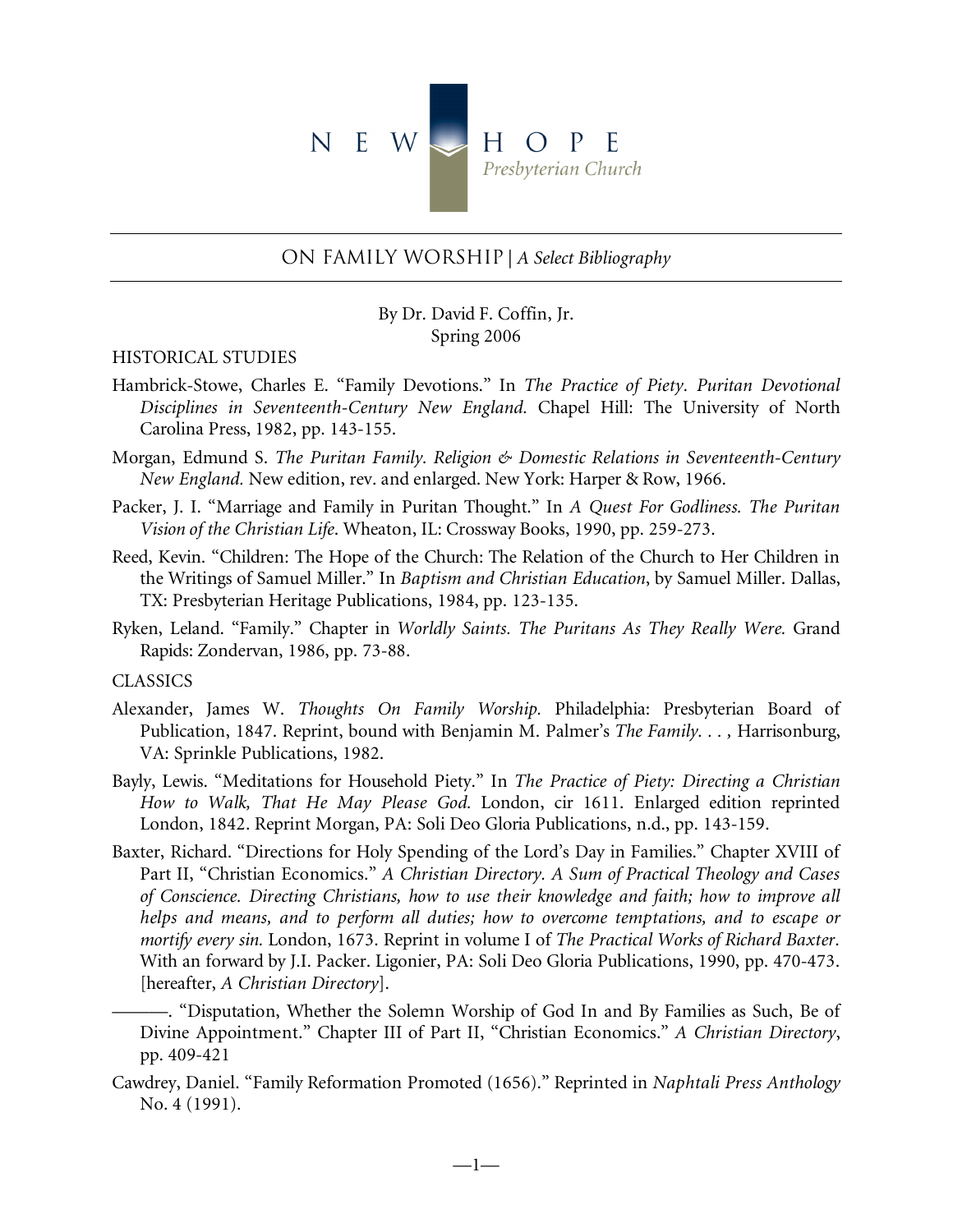- Collier, Joseph A. *The Christian Home, or Religion in the Family.* Philadelphia: Presbyterian Board of Publication, 1859.
- Dabney, Robert L. "Parental Responsibilities (sermon, 1892)." *Discussions by Robert L. Dabney. Volume I. Theological.* Ed. by C.R. Vaughan. Harrisonburg, VA: Sprinkle, 1980, pp. 676-693.
- d'Aubigne, J.H. Merle. *Family Worship: Motives and Directions for Domestic Piety*. A sermon preached in Brussels and published in Paris in 1827. Reprint, Dallas, TX: Presbyterian Heritage Publications, 1989.
- Davies, Samuel. "The Necessity and Excellence of Family Religion." In *Sermons on Important Subjects. . . .* 3 vols. Boston, MA: Printed and published by Lincoln & Edmands, no. 53, Cornhill. 1811, II:74-98. Reprinted In *The Godly Family. A Series of Essays on the Duties of Parents and Children*. Pittsburgh, PA: Soli Deo Gloria Publications, 1993, pp. 1-29.
- Doddridge, Philip. *A Plain and Serious Address To the Master of a Family, on the Important Subject of Family Religion.* London, 1756. Reprinted as "A Plain and Serious Address on the Important Subject of Family Religion." In *The Godly Family. A Series of Essays on the Duties of Parents and Children*. Pittsburgh, PA: Soli Deo Gloria Publications, 1993, pp. 48-76.
- *The Directory For Family Worship,* approved by the General Assembly of the Church of Scotland, for piety and uniformity in secret and private worship, and mutual edification with an Act of the General Assembly, Anno 1647, for observing the same. Reprinted often.
- "The Directory for Secret and Family Worship." Chapter XV in *The Directory for the Worship of God in the Presbyterian Church in the United States of America.* 1788. Reprinted often.
- Hamond, George. *A Discourse Upon Family Worship.* London, 1694. Reprinted as *The Case for Family Worship. An answer to the question: upon what Scripture grounds and reasons may family worship be established and enforced?* Ed. by Don Kistler. Orlando, FL: Soli Deo Gloria Publications, 2005.
- Hodge, Charles. "Training of the Children." *The Biblical Repertory and Princeton Review.* XXXV/1 (January 1863): 76-95.
- Miller, Samuel. The Christian Education of the Children and Youth in the Presbyterian Church. Philadelphia, PA: Presbyterian Board of Publication, 1840. Reprinted in *Baptism and Christian Education*. Dallas, TX: Presbyterian Heritage Publications, 1984, pp. 137-155.
- Palmer, Benjamin M. *The Family in its Civil and Churchly Aspects. An Essay in Two Parts.* Richmond: Presbyterian Committee for Publication, 1876. Reprint, bound with James W. Alexander's *Thoughts On Family Worship,* Harrisonburg, VA: Sprinkle Publications, 1982.
- Robinson, Harold McAfee. *How to Conduct Family Worship*. Philadelphia: Presbyterian Board of Publication, 1923.
- Smith, B.M. *Family Religion, or The Domestic Relations as Regulated by Christian Principles*. Philadelphia, PA: Presbyterian Board of Publication, 1859. Reprint, Greenville, SC: GPTS Press, 1991.
- Whitfield, George. "The Great Duty of Family Religion." In *The Godly Family. A Series of Essays on the Duties of Parents and Children*. Pittsburgh, PA: Soli Deo Gloria Publications, 1993, pp. 30-47.